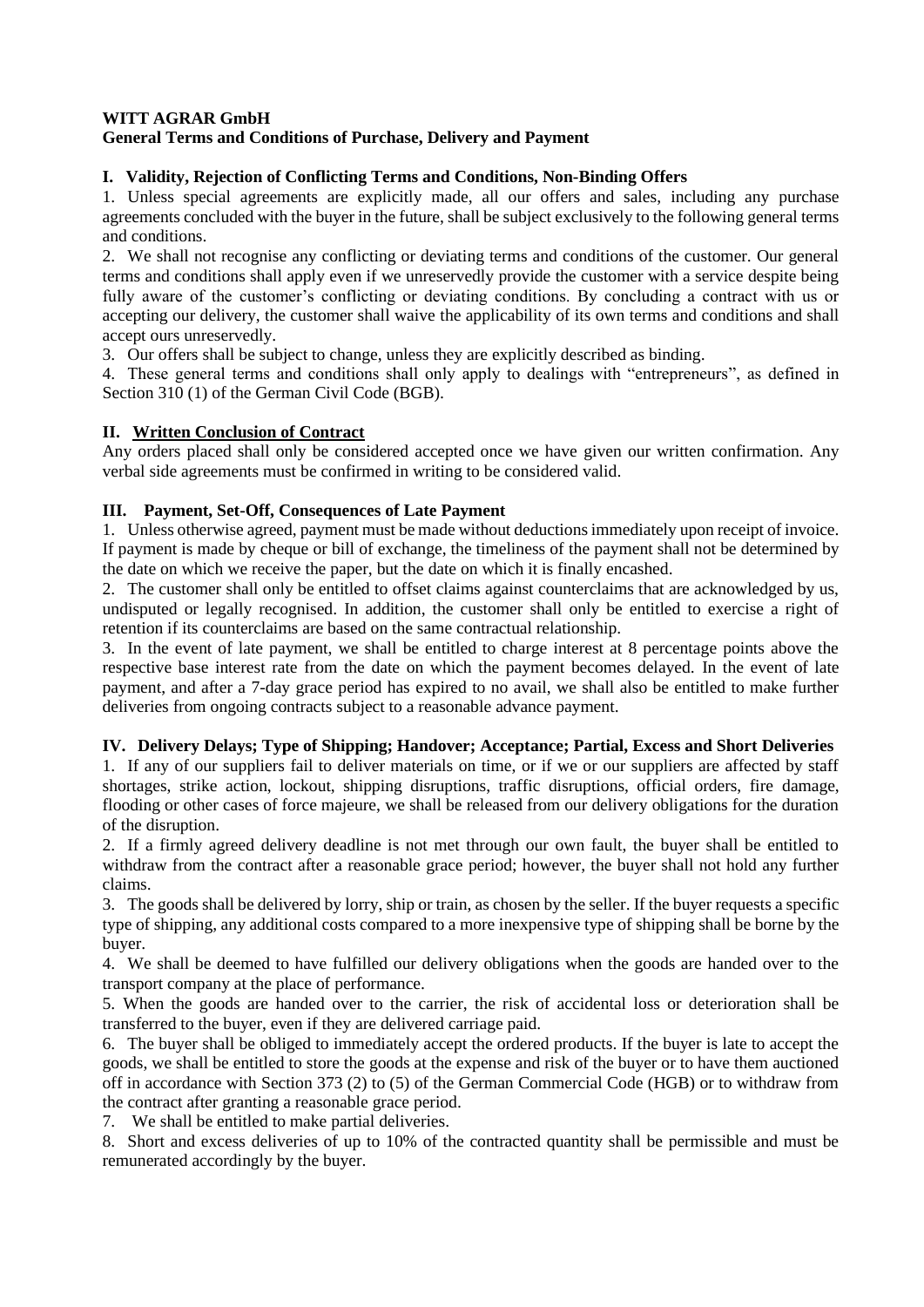#### **V. Prices and Changes**

1. Our prices shall not include value added tax.

2. If, after the conclusion of the contract, public duties are increased or introduced, or if there are increases in the freight costs included in our price calculations, we shall be entitled to adjust our purchase prices accordingly.

3. Any price increases introduced by our own suppliers after the conclusion of the contract, even retrospectively, shall be borne by the buyer. In such cases, the buyer shall have the right to withdraw from the contract within 7 days of being notified of the price increase.

#### **VI. Warranty for Defects, Liability**

1. The buyer shall be obliged to immediately inspect the goods and notify us of any defects in accordance with Section 377 HGB; we must be immediately notified of any such defects in writing. The buyer must ensure that we are able to unequivocally identify the delivered goods described in the notification of defects.

2. In the event of defects in goods delivered by train carriage, the buyer must arrange for the relevant rail company to prepare a report detailing the facts of the matter and the damage. The report must include the cause, type and extent of the damage. The notification of defects must contain the exact delivery date and carriage number. The report, the relevant waybills and evidence of any problems affecting the train carriage must be submitted to us immediately.

3. In the event of defects in goods delivered by ship, the buyer must arrange for the responsible claims adjuster to assess the damage – at the latest when the cargo is unloaded. The damage report prepared by the claims adjuster and evidence of any problems affecting the ship's cargo must be submitted to us immediately. 4. If a notification of defects is justified, the buyer shall be entitled to demand the rectification of the defects

or to keep the goods at a discounted price or to cancel the contract.

5. We shall only be liable for ensuring that the delivered goods are suitable for the contractually agreed use. We shall not be liable for any consequential damage caused by the use of such items.

6. We shall be liable according to the statutory provisions if we or our representatives or vicarious agents are accused of intent or gross negligence.

7. Our liability for injury to life, limb or health remains unaffected. The same applies to our mandatory liability under the German Product Liability Act (ProdHaftG).

### **VII. Retention of Title and Related Provisions**

1. We shall retain ownership of the delivered goods until all claims we hold from the business relationship with the buyer have been settled in full. This shall apply even if a payment term has been agreed. The buyer shall not be permitted to pledge the goods or assign them as security before they have been paid for in full.

2. The buyer shall be obliged to store the delivered goods properly, to treat them with care and to insure them adequately at its own expense against fire, water damage, storms, hail and theft at their replacement value. The buyer shall assign to us, in advance, any claims that may arise against the insurer due to damage to the delivered goods to secure our overall claims and, if insurance has been taken out for an entire inventory, up to the amount of our claim for the goods delivered by us that are included in the inventory.

3. The buyer must store the goods delivered by us separately and mark them as ours as long as we hold the rights to them.

4. If purchased items are inextricably combined with items that do not belong to us, we shall obtain joint ownership of the new item in the ratio of the value of the purchased items to the respective value of the other combined items at the time of mixing. If the items are combined in such a way that the item belonging to the buyer may be seen as the main object, the buyer hereby agrees to transfer proportional joint ownership to us in accordance with the first sentence. The buyer shall store the items created as described in the first and second sentence for us in accordance with No. 2 above.

5. If purchased items are ever processed or remodelled by the buyer, this shall be done for us. If purchased items are inextricably processed with items that do not belong to us, we shall obtain joint ownership of the new item in the ratio of the value of the processed items to the respective value of the other combined items at the time of processing. The buyer shall store the items created as described in the first sentence for us in accordance with No. 2 above.